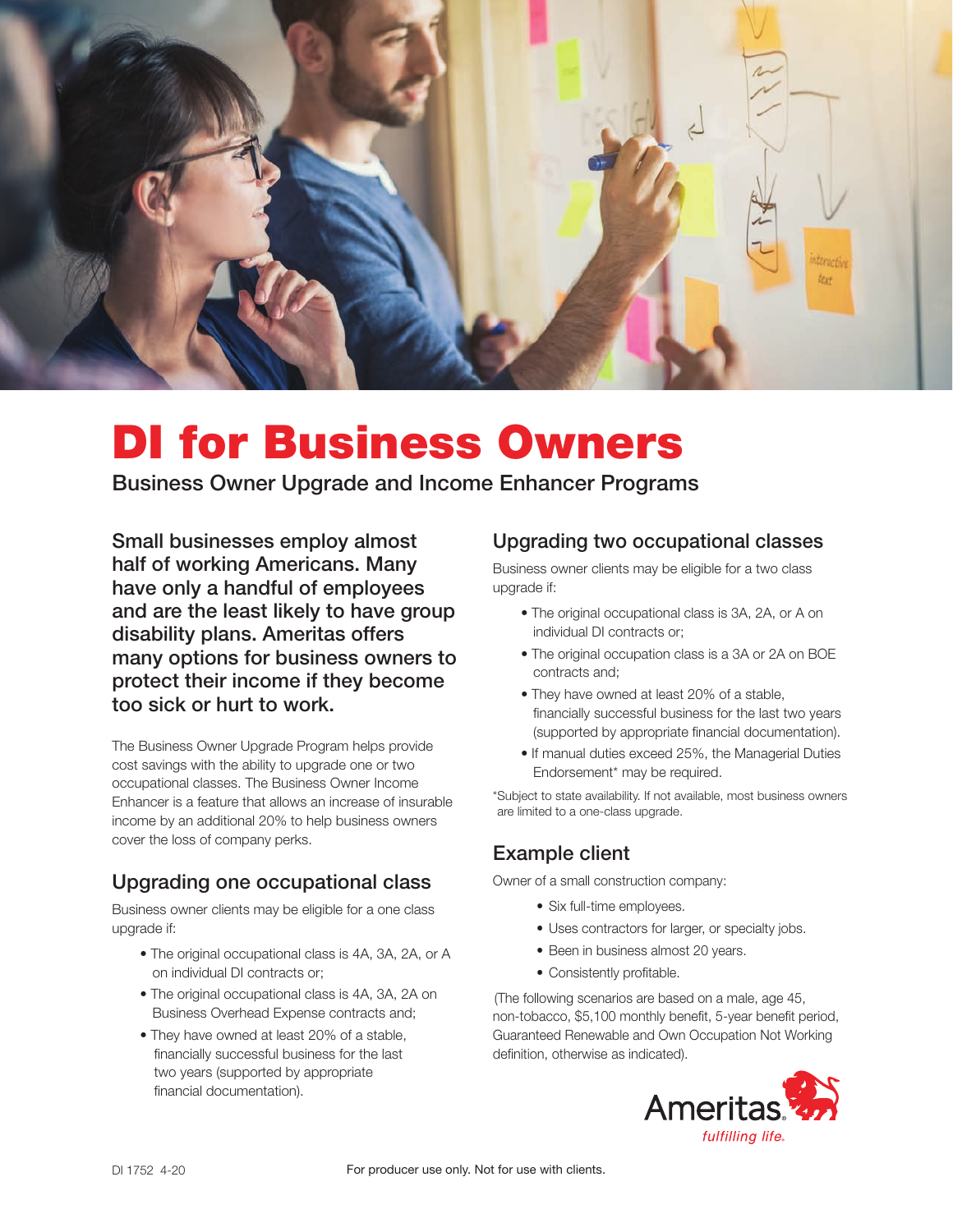# What this can do for your client

| A                                                                                | <b>Upgraded to</b> | 2A                                                                                                                                                                             |
|----------------------------------------------------------------------------------|--------------------|--------------------------------------------------------------------------------------------------------------------------------------------------------------------------------|
| Benefit: \$3,100 of Base and \$2,000<br>Social Insurance Substitute rider        |                    | <b>Benefit:</b> \$3,100 of Base and \$2,000<br>Social Insurance Substitute rider                                                                                               |
| Benefit period: 5 year                                                           |                    | Benefit periods: 5 year, to age 65/67/70                                                                                                                                       |
| Definition available: Own Occupation<br>and Not Working                          |                    | Definition available: Own Occupation<br>and Not Working                                                                                                                        |
| Riders: No riders available, built-in partial                                    |                    | <b>Riders:</b> Basic Residual and all other<br>riders available                                                                                                                |
| Premium: \$2,463 annually or<br>\$212 monthly                                    |                    | Premium: \$2,691 annually or \$232<br>monthly (5-yr bp, \$2,900 FIO,<br>\$3,240 CAT)<br>Premium: \$3,805 annually or \$328<br>monthly (Age 65 bp, \$2,900 FIO,<br>\$3,240 CAT) |
| Policy Type: Guaranteed Renewable (GR)                                           |                    | Policy Type: Noncancelable (NC) or<br>Guaranteed Renewable (GR)                                                                                                                |
| 2A                                                                               | <b>Upgraded to</b> | 3A                                                                                                                                                                             |
| <b>Benefit:</b> \$3,100 of Base and \$2,000<br>Social Insurance Substitute rider |                    | Benefit: \$5,100 of Base                                                                                                                                                       |
| Benefit periods: To age 65/67/70                                                 |                    | Benefit periods: To age 65/67/70                                                                                                                                               |
| Definition available: Own Occupation<br>and Not Working                          |                    | Definition available: Own Occupation<br>and Not Working or 5-year Own<br>Occupation and Not Working                                                                            |
| <b>Riders:</b> Basic Residual/all other<br>riders available                      |                    | <b>Riders: Basic and Enhanced Residual/all</b><br>other riders available                                                                                                       |
| Premium: \$3,841 annually or<br>\$331 monthly                                    |                    | Premium: \$2,769 annually or<br>\$239 monthly                                                                                                                                  |
| Policy Type: NC or GR                                                            |                    | Policy Type: NC or GR                                                                                                                                                          |
| 2A                                                                               | <b>Upgraded to</b> | 4A                                                                                                                                                                             |
| <b>Benefit:</b> \$3,100 of Base and \$2,000<br>Social Insurance Substitute rider |                    | Benefit: \$5,100 of Base                                                                                                                                                       |
| Benefit periods: To age 65/67/70                                                 |                    | Benefit periods: To age 65/67/70                                                                                                                                               |
| Definition available: Own Occupation<br>and Not Working                          |                    | Definitions available: Own Occupation<br>and Not Working or Own Occupation for<br>the Benefit Period                                                                           |
| <b>Riders: Basic Residual/all other</b><br>riders available                      |                    | <b>Riders:</b> Basic or Enhanced Residual/all<br>other riders available                                                                                                        |
| Premium: \$3,841 annually or<br>\$331 monthly                                    |                    | Premium: \$2,926 annually or<br>\$252 monthly                                                                                                                                  |
| Policy Type: NC or GR                                                            |                    | Policy Type: NC or GR                                                                                                                                                          |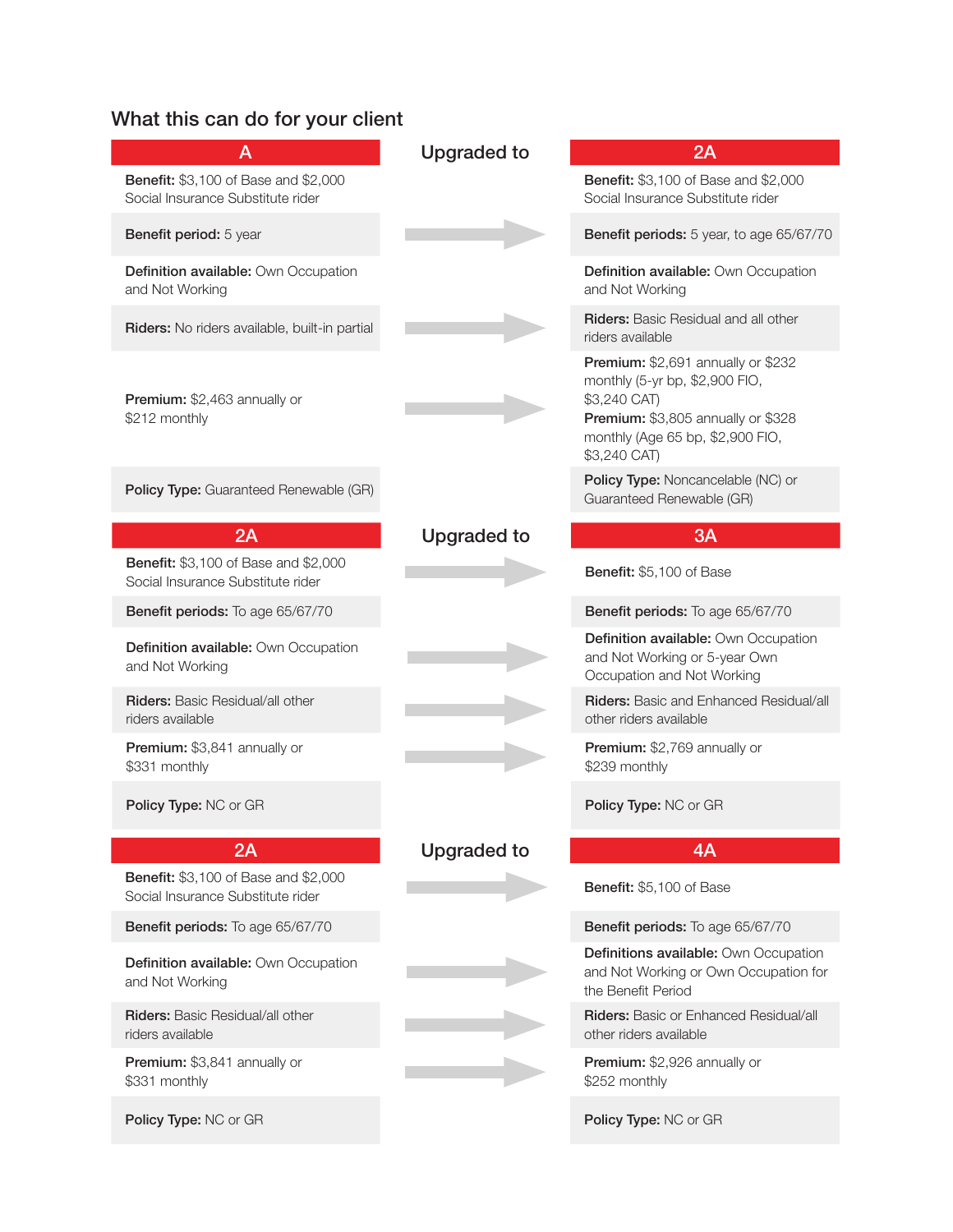### Managerial Duties Endorsement

The Managerial Duties Endorsement (MDE) will be used with those qualifying business owners who perform manual duties in their usual course of daily duties. The MDE protects business owners in the event a disability prevents them from performing the managerial duties only of their occupation.

Let's assume that clients spend the majority of their time on bookkeeping, ordering supplies, scheduling personnel and advertising, but will occasionally do some manual duties. The underwriter may have concerns that the amount of time clients spend on performing manual duties could be a greater risk than is acceptable for the occupation class requested.

In this situation, the underwriter has the option of adding the MDE to the policy. In exchange, disability will be determined solely by your clients' inability to perform the managerial duties of their occupation.

Without the managerial duties endorsement the business owner may not be eligible for an upgrade.

#### Business Owner Income Enhancer

The Business Owner Income Enhancer is a feature that allows an increase of insurable income to help business owners cover the loss of company perks. It allows you to increase your clients' net income by 20%, not to exceed an additional \$2,000/month issue limit. The criteria for this feature is as follows:

- Occupational classes 6A, 5A, 4A, 3A, 2A, A (nonmedical), 6M, 5M, and 4M (MDs or DOs). Note, dentists and dental specialties are excluded from the income enhancer program.
- They have owned at least 20% of a stable, financially successful business for the last two years (supported by appropriate financial documentation);
- The calculation is determined by using the following formula: insurable income  $x$  1.20 = new income amount
- For income amounts over \$500,000, you will need to confirm the benefit amount (driven from the enhancer calculation above) does not exceed \$2,000 monthly benefit;
- The total of all DI coverage in force and applied for (including the benefit driven from the enhancer calculation) may not exceed our Maximum Issue and Participation Limits.

### What this can do for your client

Look at the same construction company owner. His annual salary grosses well into six-figures, however, after all expenses, nets \$80,000. Not only can he upgrade one or even two occupational classes, he also qualifies to use the Income Enhancer.



After Income Enhancer calculation: \$96,000 (1.2 times net income)

Issue Limit: \$5,000 (\$700/month additional)